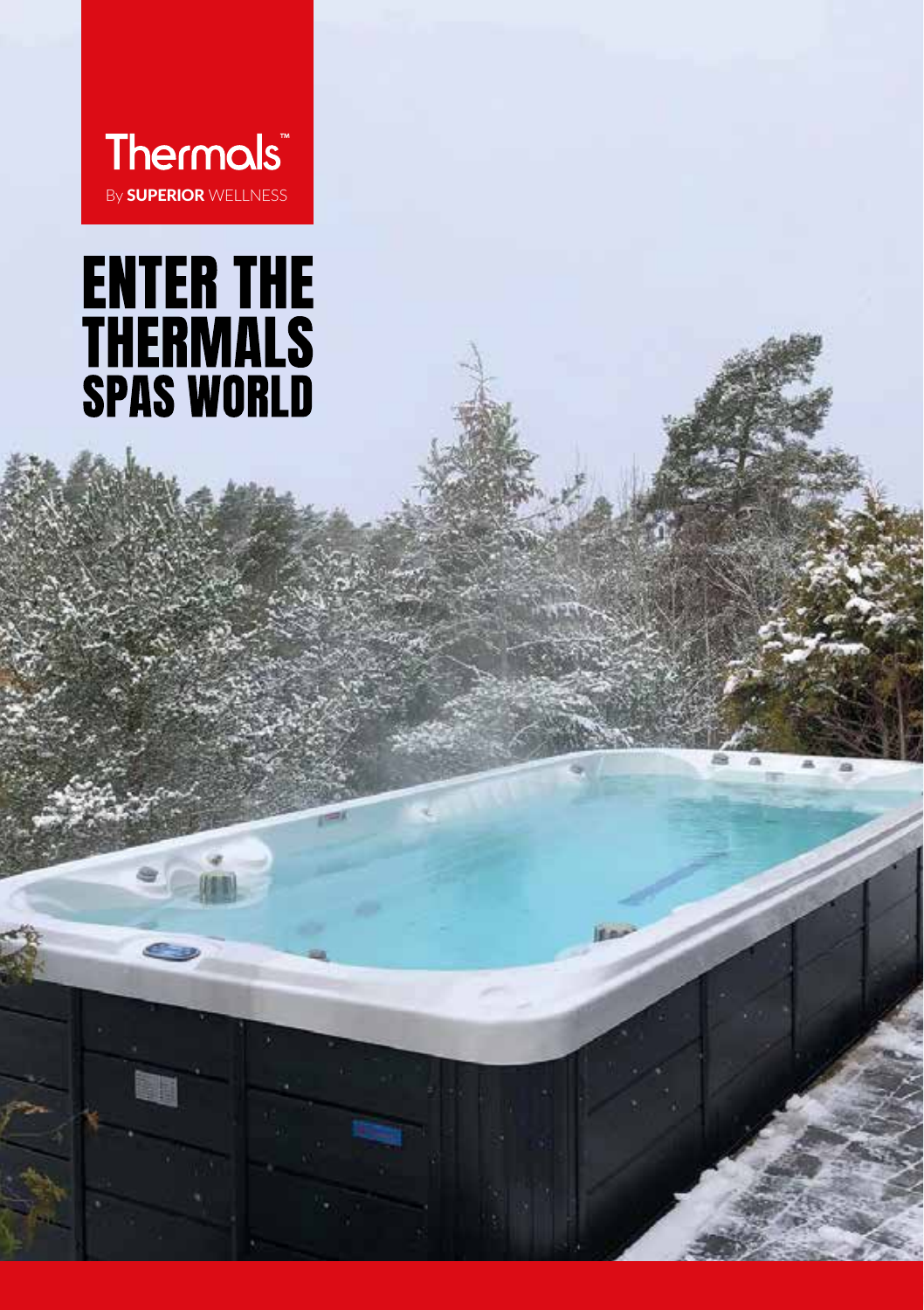## INTRODUCING THERMALS SPAS by SUPERIOR WELLNESS

**Exclusive to us in the UK. Thermals Spas use some of the latest technology to create the next spa generation and offer an abundance of design features to choose from.** 

The range is well-balanced offering stylish moulds and a mixture of single and dual pump spas with an array of sizes including three swim spas. Built using a corrosion-free steel frame, Aristech acrylic, and Gecko equipment the Thermals Spas by Superior Wellness deliver fantastic hydrotherapy and great value for money – going beyond your expectations.

#### Colour Options

**People often underestimate the importance of colour. Not only can it influence the way that people think and feel, but it can sway their reactions and change their actions as well.**

That's why choosing the right colour for your hot tub shell is essential prior to installation. You want your spa to be as calming, relaxing, and aesthetically pleasing as possible.



Above colours applicable to the Space and Gemstone ranges only.

#### R-10 Full Insulation Technology

R-10 full insulation technology has been very popular and mature in the hot tub industry. Its purpose is to reduce the running cost of hot tubs and to achieve energy-saving and environmental protection. Thermals Spas always focus on innovation and the breakthrough in the R-10 full insulation technology will decrease the running costs of hot tubs.



#### **Certifications**

Certified routines and reliable quality with quality one of our core brand values at Superior Wellness. Every single swim spa and hot tub has to go through our stringent quality assurance procedures. Our management, production, and inspection routines as well as our products and their components have been certified and evaluated to exceed numerous international standards.



#### Quality Components

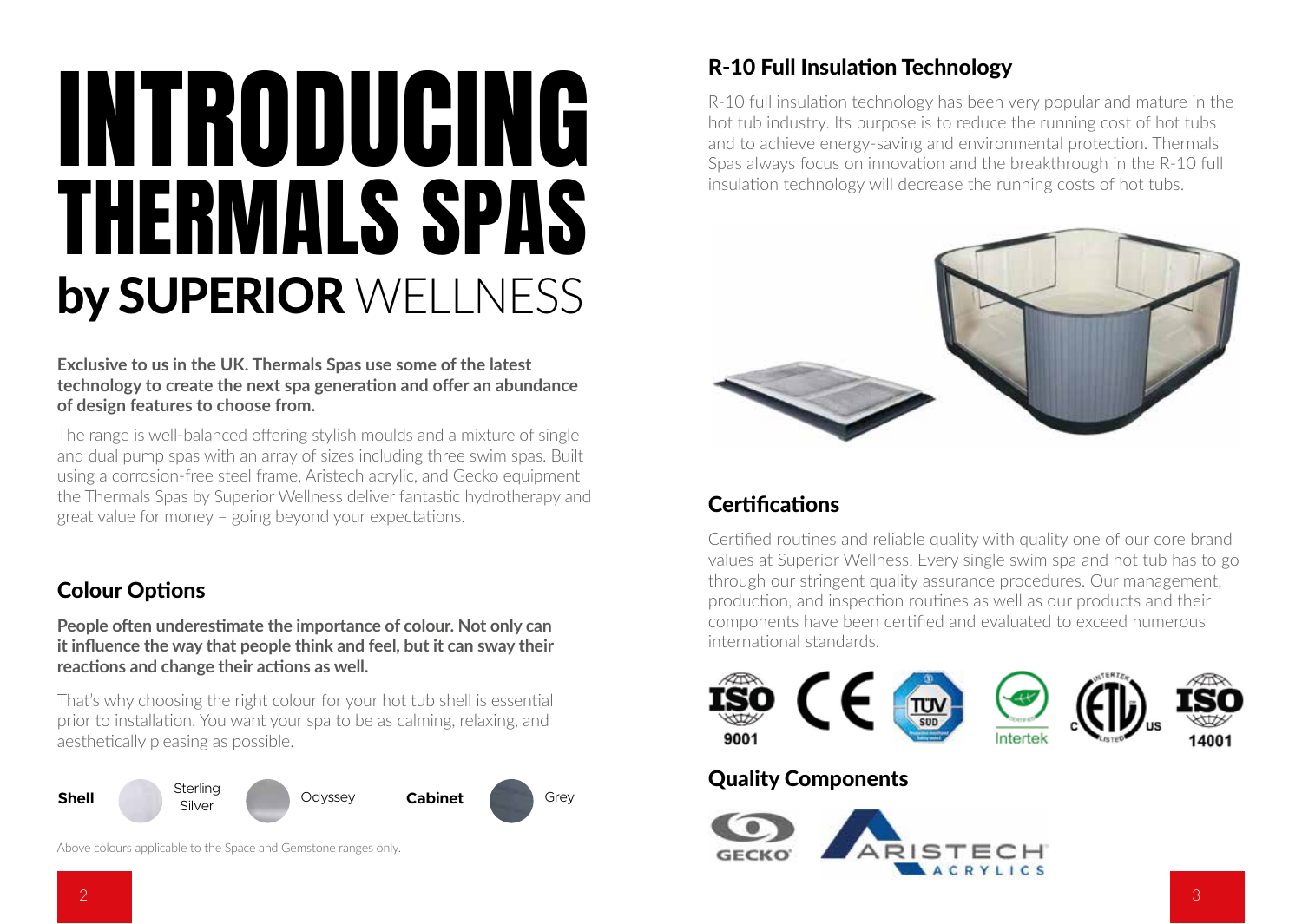#### Enter the Thermals Spas world

#### **Our new Intro range provides a more affordable option for those looking to invest in their first hot tub.**

With two styles to choose from, both models are built with many of the same high-quality components as the Space range, such as Gecko Controls, but offers great value for money and the perfect introduction to hot tub ownership. They also all come with Bluetooth music, LED Lighting and water features.



| <b>Hydro</b>         |  |  |       |  |                                                                           |  |
|----------------------|--|--|-------|--|---------------------------------------------------------------------------|--|
| $79 \times 79$ 25 13 |  |  | $5-6$ |  | $1x$ 3HP $1x$ 0.35HP                                                      |  |
|                      |  |  |       |  | $Inches$ Jets $\vert$ Amp $\vert$ Persons $\vert$ Pumps $\vert$ Circ pump |  |



| Ocean                        |  |  |  |  |                                                   |  |  |
|------------------------------|--|--|--|--|---------------------------------------------------|--|--|
| $79 \times 79$   24   13   5 |  |  |  |  | $1x$ 3HP $1x$ 0.35HP                              |  |  |
|                              |  |  |  |  | Inches   Jets   Amp   Persons   Pumps   Circ pump |  |  |

#### Only available in

**Shell** Pure white







#### Intro range and the set of the set of the set of the Space range

#### Latest hot tub experience

#### **The Space range offers sculptured line design and ergonomic seating that is designed to relax and unwind you.**

The additional Bluetooth music system and LED lighting is there to entertain you in luxury.



| <b>Mercury</b> |  |
|----------------|--|
|----------------|--|

| $87 \times 67$ | -51  | 32    | $2 - 3$ | $1x 2HP +$<br>$1x$ $3HP$ | 1x 0.35HP |
|----------------|------|-------|---------|--------------------------|-----------|
| Inches         | Jets | Amp I | Persons | Pumps                    | Circ pump |



#### Neptune

| $91 \times 91$ | $\vert$ 71 | -32 | 5. | 2x 3HP   1x 0.35HP                       |
|----------------|------------|-----|----|------------------------------------------|
| Inches         |            |     |    | Jets   Amp   Persons   Pumps   Circ pump |



#### Venus

| $91 \times 91$ | 75 32 | 6. | $2x$ 3HP $\mid$ 1x 0.35HP                |
|----------------|-------|----|------------------------------------------|
| Inches         |       |    | Jets   Amp   Persons   Pumps   Circ pump |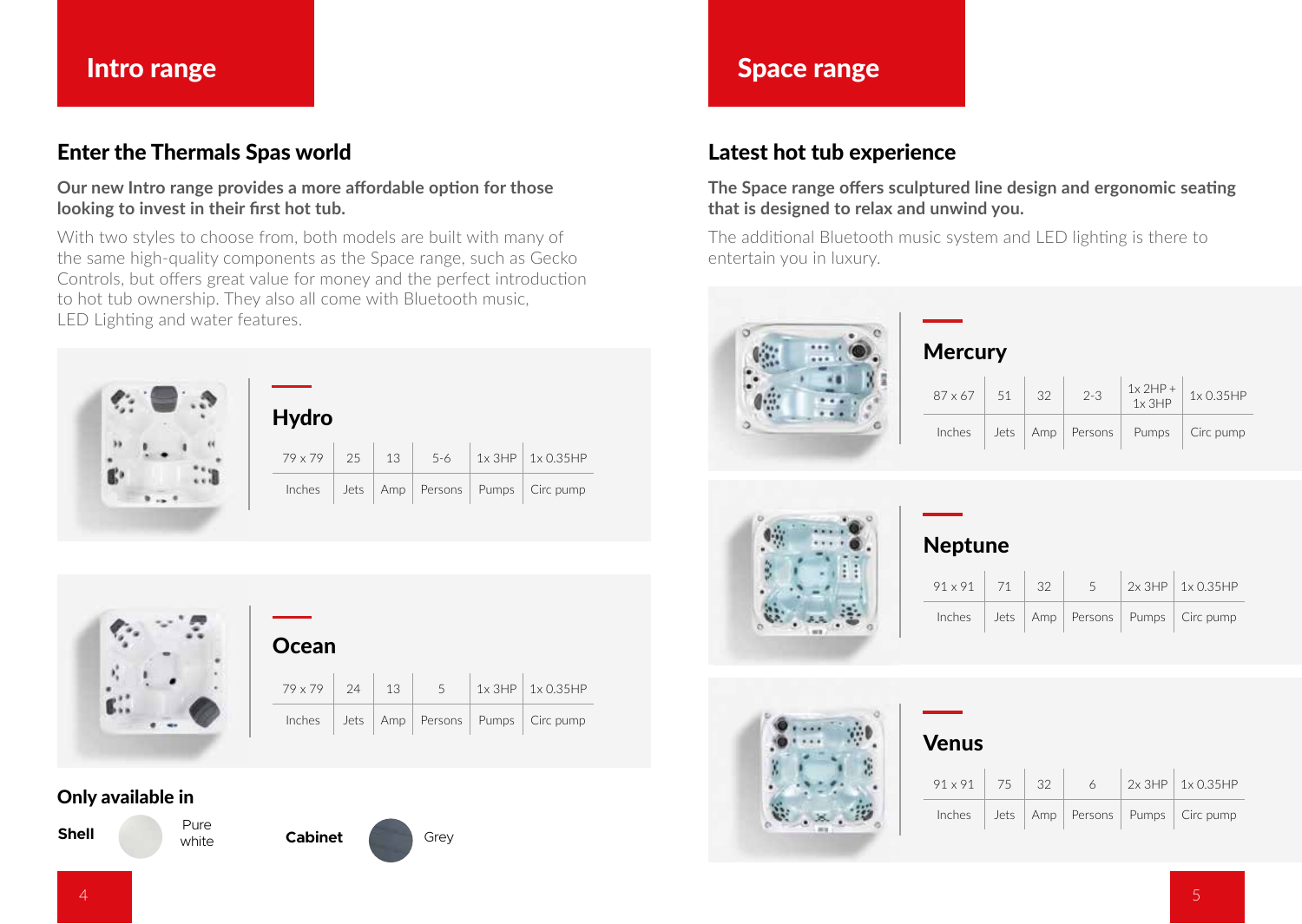#### Gemstone range

#### Perfectly packaged hot tubs

**The Gemstone range, is the backbone of the Thermals Spas range, with five modern and stylish models to choose from.** 

The Gemstone range offers great design layouts with an array of different sizes to accommodate most family requirements. The range comes with Bluetooth music, LED Lighting and water features.



#### Ruby

| $87 \times 87$ | 66 32 | $-5$ | $2x$ 3HP $\vert$ 1x 0.35HP               |
|----------------|-------|------|------------------------------------------|
| Inches         |       |      | Jets   Amp   Persons   Pumps   Circ pump |



| <b>Emerald</b>        |  |  |                |  |                                          |  |
|-----------------------|--|--|----------------|--|------------------------------------------|--|
| $110 \times 91$ 76 32 |  |  | 7 <sup>7</sup> |  | $3x 2HP$   1x 0.35HP                     |  |
| Inches                |  |  |                |  | Jets   Amp   Persons   Pumps   Circ pump |  |



#### Sapphire

| $87 \times 87$ | 61 | - 32 | 6 | $2x$ 3HP $\vert$ 1x 0.35HP               |
|----------------|----|------|---|------------------------------------------|
| Inches         |    |      |   | Jets   Amp   Persons   Pumps   Circ pump |



#### Jadeite

| $91 \times 75$ 38 | 13 | $\overline{4}$ | $1x$ 3HP $\vert$ 1x 0.35HP               |
|-------------------|----|----------------|------------------------------------------|
| Inches            |    |                | Jets   Amp   Persons   Pumps   Circ pump |



#### **Tourmaline**

| $91 \times 91$ 61 | -32 | 6 | 2x 3HP   1x 0.35HP                       |
|-------------------|-----|---|------------------------------------------|
| Inches            |     |   | Jets   Amp   Persons   Pumps   Circ pump |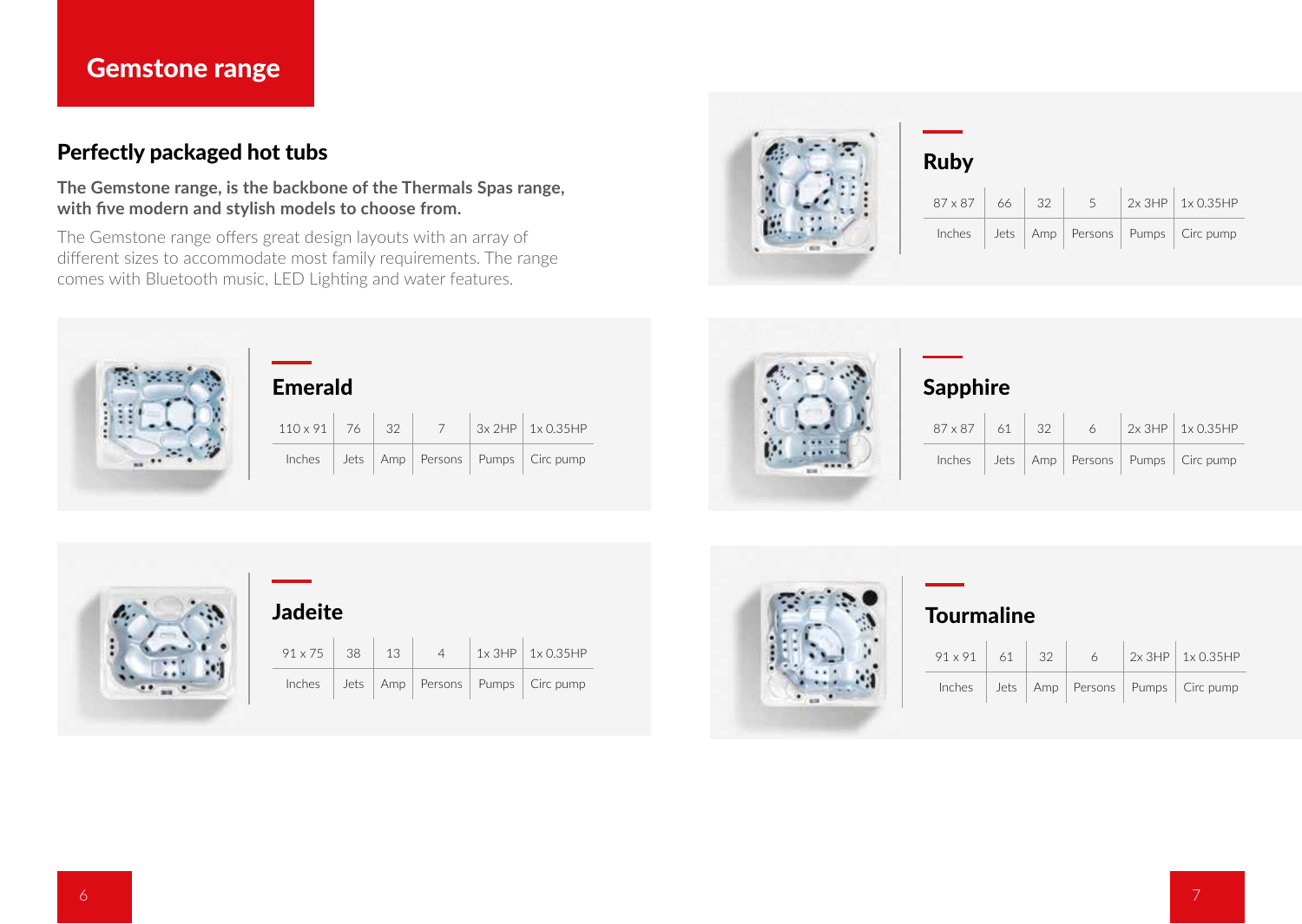#### Aquatic exercise in your garden

#### **Thermals Spas swim spas are the ideal choice for anybody who wants more than a conventional hot tub.**

Our Leisure range swim spas, available in three sizes, have the benefits of modern hot tubs with the unique advantages of an endless swimming pool. Full foam installation surrounding the shell - combined with the custom fit shell covers - forms an effective insulation barrier keeping the heat in and the cold out. They are ideal for anyone who wants to relax, enjoy a healthy lifestyle, and stay fit.

The range offers everything a family could need from a compact exercise swim spa, a large aquatic fitness area through to the ultimate dual temperature spa with hot tub end and exercise end.





#### Classico

| $177 \times 90$ | 38   |         | $1x 2HP +$<br>3x3HP | $1x$ 1HP  |
|-----------------|------|---------|---------------------|-----------|
| Inches          | lets | Persons | Pumps               | Circ pump |



#### Duce  $235 \times 90$  83 1x 2HP +  $1x$  3HP + 3x 3HP + 1x 0.35HP + 1x 1HP Inches Jets Persons Pumps Circ pump



#### Lusso

| $208 \times 90$ | 38   |         | $1x$ 2HP +<br>$3x$ $3HP$ | $1x$ 1HP  |
|-----------------|------|---------|--------------------------|-----------|
| Inches          | Jets | Persons | Pumps                    | Circ pump |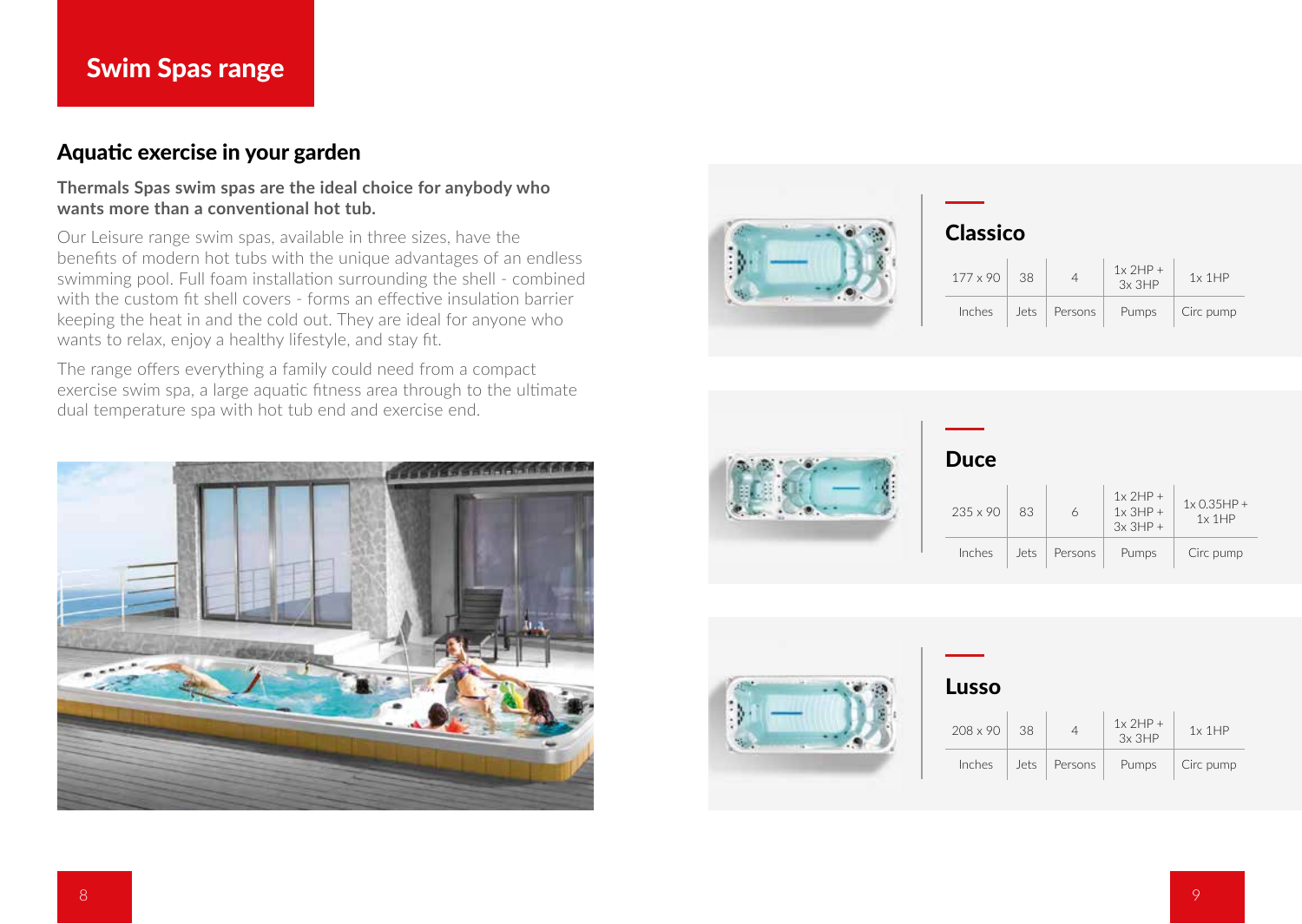### Thermal Inspiration